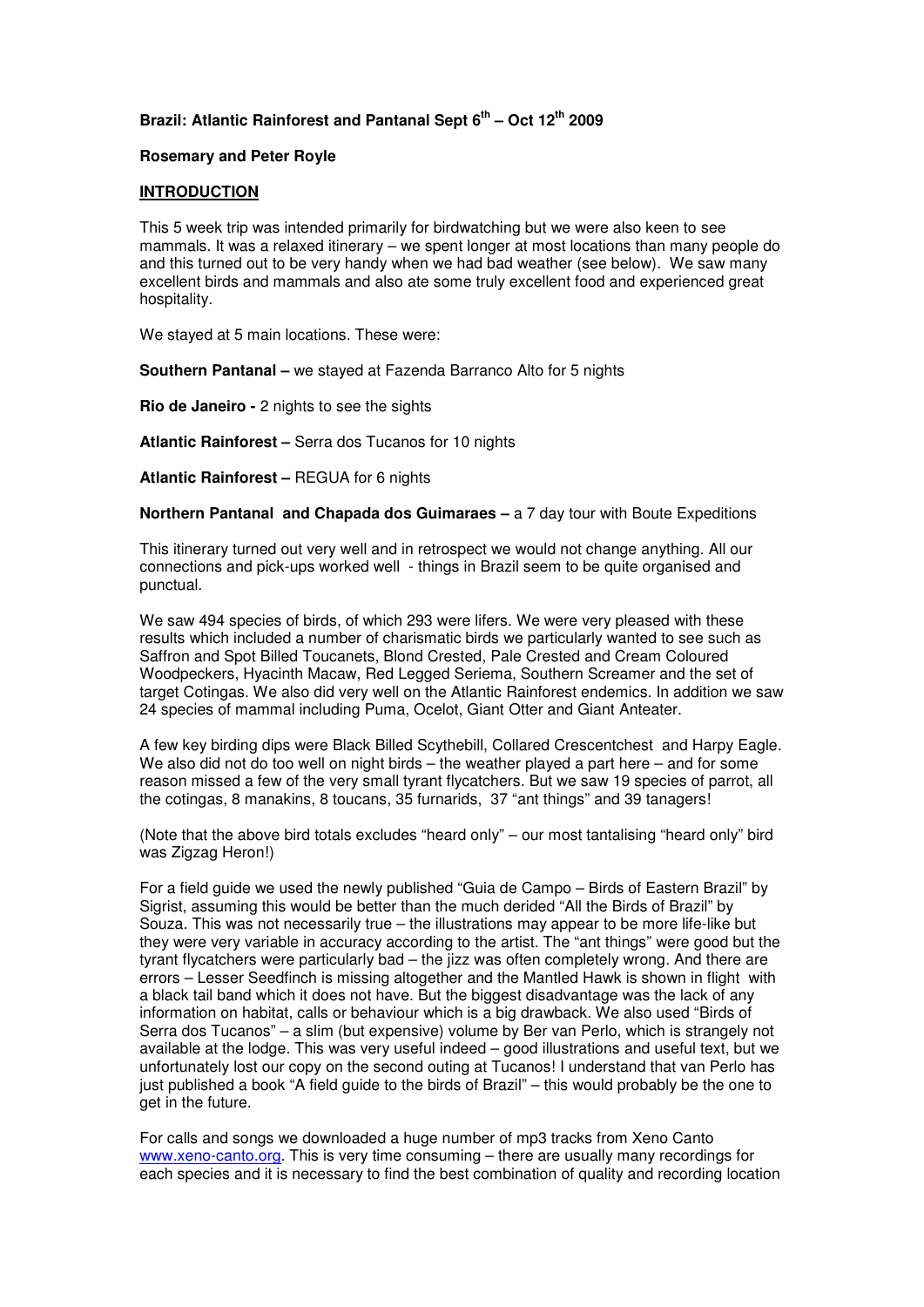near to where you are expecting to see the bird. Luckily there are many recordings by Nick Athanas (from Tropical Birding) and Leonardo Pimentel (from REGUA) which are reliable in quality. We did not, however, download calls for the flycatchers as we did not know they were important – this was very wrong as some flycatchers can only be reliably identified by call. I tried to learn some songs before we went but found it very hard to do. In fact we did not use the mp3 player all that much – it was useful for confirming calls we had heard and we did use it on about 6 occasions when we were birding on our own to either confirm birds we were seeing (they usually reacted quite nicely) or to bring out species we could hear calling. But mostly the guides had all the necessary calls and songs available.

For research we used a number of trip reports from Birdtours http://www.birdtours.co.uk/ and Travelling Birder http://www.travellingbirder.com/. There are many reports available for Serra dos Tucanos and an excellent one by Lee Ringan based at REGUA. There is not a lot of information for the Pantanal however.

## **LOCATIONS**

### **Fazenda Barranco Alto** http://www.fazendabarrancoalto.com.br/

This is a large working ranch on the banks of the Rio Negro which also operates as an ecolodge for a small number of guests. Lucas and Marina, the owners, have retained the natural forest on much of their property, which also has numerous fresh and saline lakes. This results in an excellent mixture of habitats and consequently many birds and mammals .The food and hospitality was first class – always a chilled jug of fruit juice waiting when you returned from an expedition and free (and very generous) caipirinhas in the evening. Meals were eaten around one large table and at Sunday lunch, which is a big family occasion, Lucas's family joined us for a big joint of roast feral pig.

Each day there were organised excursions in the morning and afternoon, usually a combination of driving in 4WD vehicles with high seats and walking. There were two vehicles and typically we travelled in one of these with any other birdwatchers and the other vehicle held people with more general interests. Each time we went out we went to a different area and habitat so that we were still seeing new birds on the last day. Apart from the organised excursions you are free to wander around the farm and lodge area and around the ox-bow lake nearby – we chose to do this on several occasions in order to find our own birds and do some photography. A boat ride is usually offered as your first excursion – very good close views of kingfishers and otters – and an early morning canoe trip is also available – this turned out to be an excellent way of seeing Giant Otters up close. You can also ride or fish.

Lucas is a keen birdwatcher and this meant that he was happy to take us out on our own as it gave him a chance to birdwatch as well. We spent very long hours in the field, always driving back after dark to maximise nocturnal sightings.

We saw a total of 175 bird species here including close up views of 4 species of large macaw - Hyacinth Macaws nest only 100 yards from the lodge buildings. Birds we saw here and nowhere else included White Faced Ibis, Ringed Teal, Coscoroba Swan, Pied Lapwing, Collared Plover, Yellow Billed Tern, Golden Collared Macaw, Blue and Yellow Macaw, Nanday Parakeet, Spot Backed Puffbird, Cream Backed Woodpecker, White Lored Spinetail, Great Rufous Woodcreeper, Pied Water Tyrant, Fawn Breasted Wren, Yellowish Pipit, Plush Crested Jay and Lesser Seedfinch.

There were also very good numbers of mammals - we saw several types of monkey and deer and also Giant Otters, Giant Anteater, a Puma with a cub and two sightings of Ocelot – though strangely not Tapir though they are usually quite easy to see. Caimans and Capybaras are numerous on the river and Peccaries and Coatis are common.

You can travel either by plane or 4WD to the lodge from Campo Grande – the latter is cheaper but takes 6 hours with 28 gates to open and close! We travelled both ways by 4WD.

Our stay here was definitely the highlight of the trip.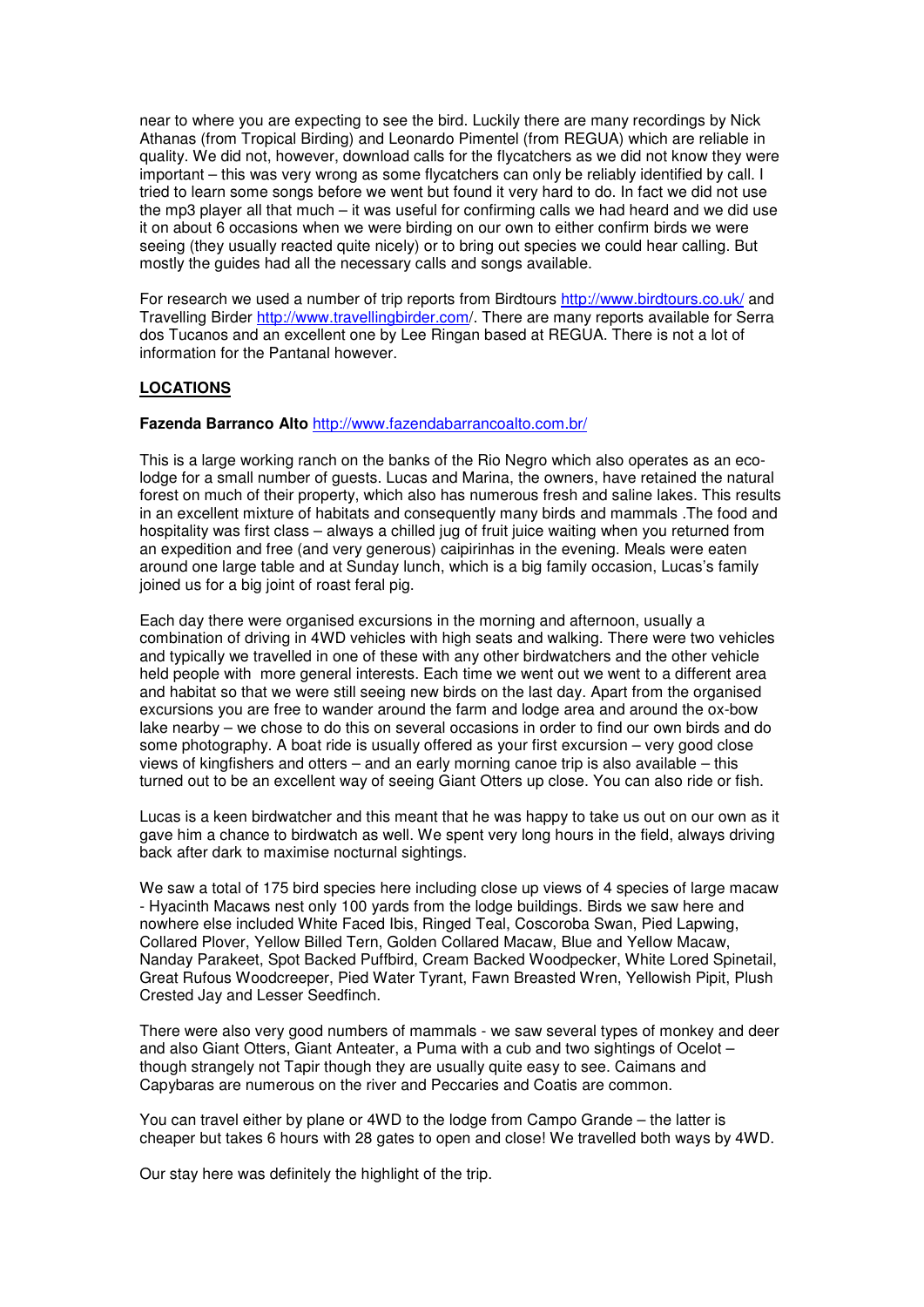#### **Serra dos Tucanos** http://www.serradostucanos.com.br/

Much has been written in trip reports about Serra dos Tucanos so I will not repeat it all here. However, we were not prepared for the fact that the lodge is actually just off a main road, and that the traffic noise could sometimes be obtrusive. The plus side of this is that there is easy access to the main road when going out on excursions.

We had an excellent room with a balcony overlooking the lawn and the feeders, though note that there is only one room that has this facility. The birds in the garden – both on the feeders and on the fruiting trees by the swimming pool – were quite exceptional both in number of species and in dazzling colourfulness! We saw 85 species in the Tucanos grounds and some of these – Channel Billed Toucan, Rufous Capped Antthrush, male Black Cheeked Gnateater and Saffron Toucanet – we saw nowhere else. There were many others which we saw well in the grounds and only poorly elsewhere. There are trails leading up the hill behind the lodge, but we found birding on these trails could be very slow - however when you did see something it tended to be good, especially in the evening. It is well worth dedicating time to birding in the grounds – afternoons (after a morning excursion) or when the weather is poor are good times. We actually spent  $4\frac{1}{2}$  days just in the grounds – much of this was in wet weather which was the only time we saw the Saffron Toucanets. On both occasions they just quietly appeared – once when we were just going in for lunch. The Spot Billed Toucanet and Blond Crested Woodpecker also slipped in very quietly and could easily have been missed. None of these birds stayed for very long. We only saw the Crescent Chested Puffbird on the last day, perched in an obvious place where it certainly had not been perched before!

During our stay at Tucanos there was party of 8 Japanese with their American guide; they were being looked after by Pete, the full time guide and were using the minibus. As well as ourselves there was also a Dutch couple and so Andy Foster, who runs the lodge, and does not usually do much guiding these days, took us out on excursions in his rather small car. A bit of a squeeze but it did have some benefits. Andy did a very good job of finding a large number of endemics for us – he used the MP3 player extensively and most of the birds responded well as the breeding season was starting.

We arrived at lunchtime and spent the rest of the day in the grounds on our own. We then spent the next day also around the lodge, doing a walk with Andy in the afternoon. We then went on most of the usual excursions as follows:

**Pico de Caledonia (High Altitude), both Lower and Higher sections** We had beautiful weather on this day – the dry conditions combined with using Andy's car meant that we were able to drive much higher up the mountain than is usual. As soon as we got out of the car the first birds we heard calling were Grey Winged Cotingas! It took a little while longer until we got decent perched views though. All the other high altitude species obligingly appeared – the Diademed Tanagers were particularly smart. We then made the decision not to spend time walking to the top and looking for the Itatiaia Thistletail but to make the best use of the good weather by going down the hill and doing the lower section. On our way back down we had stunning close views of an unperturbable Black-and-Gold Cotinga singing his heart out close to the road. Swallow Tailed Cotingas were also located fairly easily. We did very well on the lower section even having close views of Red Legged Seriema and finished the day with 73 species, many of them of very high quality. Back at the lodge the weather had been poor all day.

**Portao Azul and Macae de Cima** Heavy rain overnight and **t**he forecast was poor so we decided to concentrate on the inland side of the mountains. We had good weather again for the very pleasant walk up the hill at Portao Azul where we found most of the target species except the White Breasted Tapaculo which would not play ball. In the afternoon at Macae de Cima it was cool with wispy cloud and some rain but Bellbirds were calling all around and we had good but distant scope views. By laying in wait at a flowering bush we also had splendid views of a male Plovercrest. The soundscape here was amazing – the "donk" of Bellbirds", the indescribable sound of Black-and Gold Cotingas, the minor descent of White Rimmed Warblers, the mournful coo of the Grey Fronted Dove and the deep hooting of Variegated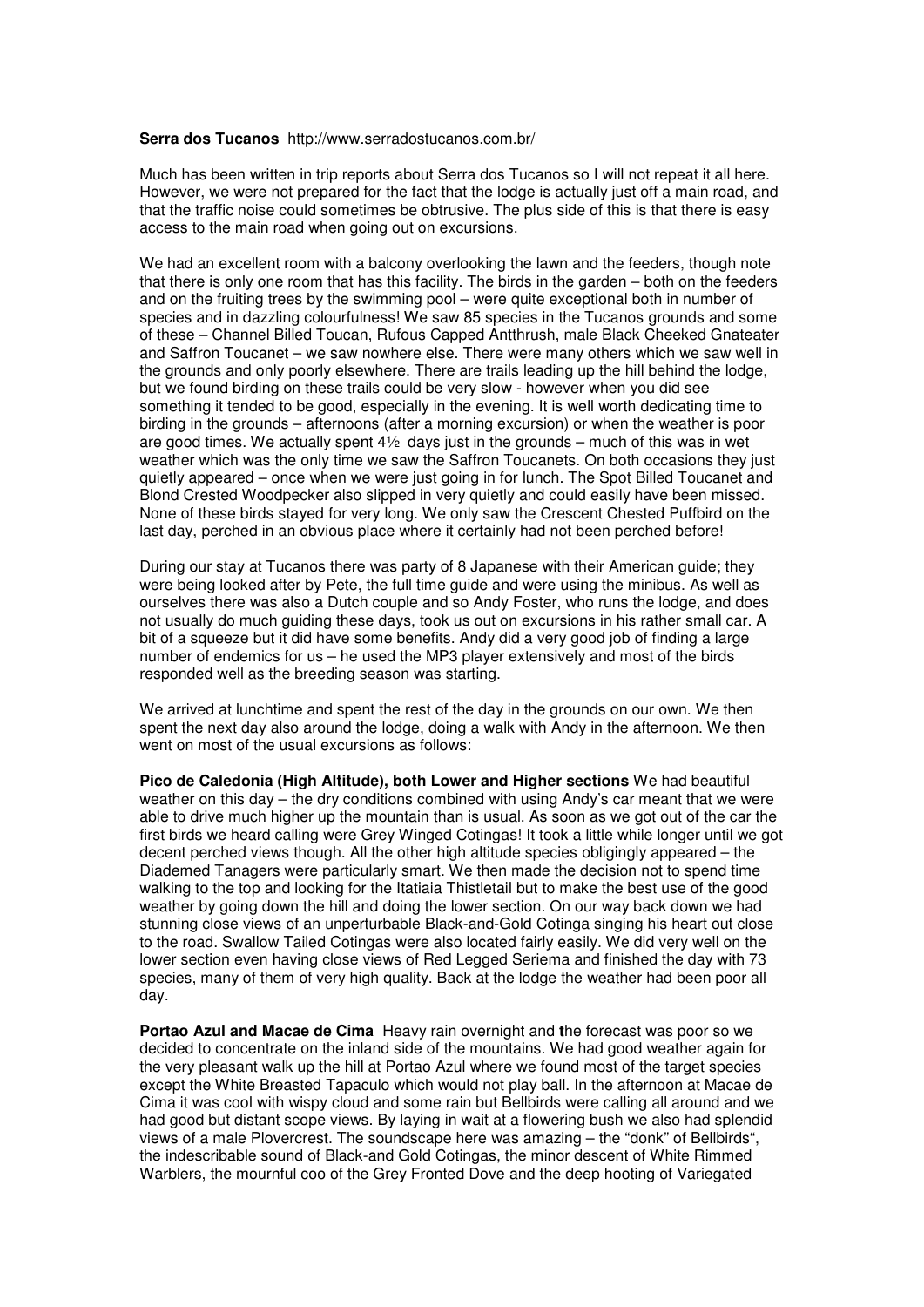Antpitta (never seen!) was very other-wordly – it reminded me of old forest in New Zealand. Another good day. It rained all evening and most of the night.

**Three Toed Jacamar** A bad forecast again and indeed it did rain on and off all day even on the dry side of the mountains which is where this excursion is located. We managed a total of 92 species which is not terribly good - the weather was definitely a factor. We saw the key species however, with the exception of White Eared Puffbird (though we saw this later in the northern Pantanal). Thunder and heavy rain in the evening meant lots of happy frogs in the pond (except the one eaten by a snake as we watched) – at least 5 different kinds of croak.

**A rainy day at the lodge**: A wet morning – Joss and Wilma went on the Theodoro Trail but we stayed at the lodge watching the feeders and waited for some new birds to turn up – they did – the Blond Crested Woodpecker put in an appearance as also did a Pileated Finch. The fruiting trees near the swimming pool also yielded good birds such at Pin-Tailed and White bearded Manakin. In the afternoon we walked the trails and saw Spot Billed Toucanet and had good views of Rufous Capped Antthrush – like a little moorhen with a red cap and a trilling call.

**Serra dos Orgaos** An extremely windy day but little rain although it threatened all the time. We quickly saw good birds in the lower park but left here quickly for the upper park as it looked like rain. We stopped at the roadside café to look a the feeders but you could hardly stand up in the wind – needless to say there were no birds. The high level trail was amazingly quiet – the only bird which was calling, luckily, was the Sharpbill and we had reasonable views. No Hooded Berryeaters calling at all. We didn't go to the top as there seemed little point. We returned back down and then explored a raised walkway – again quiet (except for a tree we heard crashing down in the forest!) apart from a few foliage gleaners, but as we started to get a bit silly due to the lack of birds, and bang on the railings and pretend they were steel drums Peter said "What's that – oh just another foliage gleaner". But it wasn't – it was a Brown Tanager munching on bamboo seeds – not a striking bird but apparently rarely seen – Andy got quite excited. Peter managed some photos – the only ones he took all day!

**Bamboo Trail** A bad forecast and no escape to the dry side any more – the wet side has to be tackled! Peter, Joss and Wilma tackled the Bamboo trail in quite heavy rain. They saw very little but did get the main target bird – Hooded Berryeater. Rosemary watched the feeders and had good views of Spot Billed Toucanet but feeding on the palm berries not the feeders. After the others had arrived back soaking wet and cold, and we were having a warming-up coffee, Saffron Toucanets arrived on the big tree in the garden and we almost missed them! It rained all afternoon and we gave up on the birdwatching, retiring to our room to read and listen to music.

**Around the lodge:** Another wet start and good views of Saffron Toucanets at around 9:00 am. The rain stopped and Peter spent some time taking photos. We then took a taxi into the town for an Internet session – taxi about £25, Internet 50p! After lunch we walked the Tucanos trails.

**Cedae Trail:** Awoke to a sunny morning and took a taxi to the Cedae Trail, which is just up the road. We did this trail on our own which was a challenge but we enjoyed it – the scenery and the forest was excellent. We saw some good birds such as Mantled Hawk, Oustalet's Tyrannulet, White Thighed Swallow and Spot Backed Antshrike. In the afternoon we birded and photographed around the lodge finding new birds – such as Crescent Chested Puffbird – in the unaccustomed sunshine! (Taxi fare about £20)

**Thoedoro Trail:** Again we birded this on our own, not quite so successfully as the previous day. Again hot and sunny. In the afternoon we transferred by taxi to REGUA in very hot weather. (Taxi fare about £20 to the Theodoro trail)

Note that we did not do the REGUA excursion as we were going there later.

In total we saw 247 species at Serra dos Tucanos.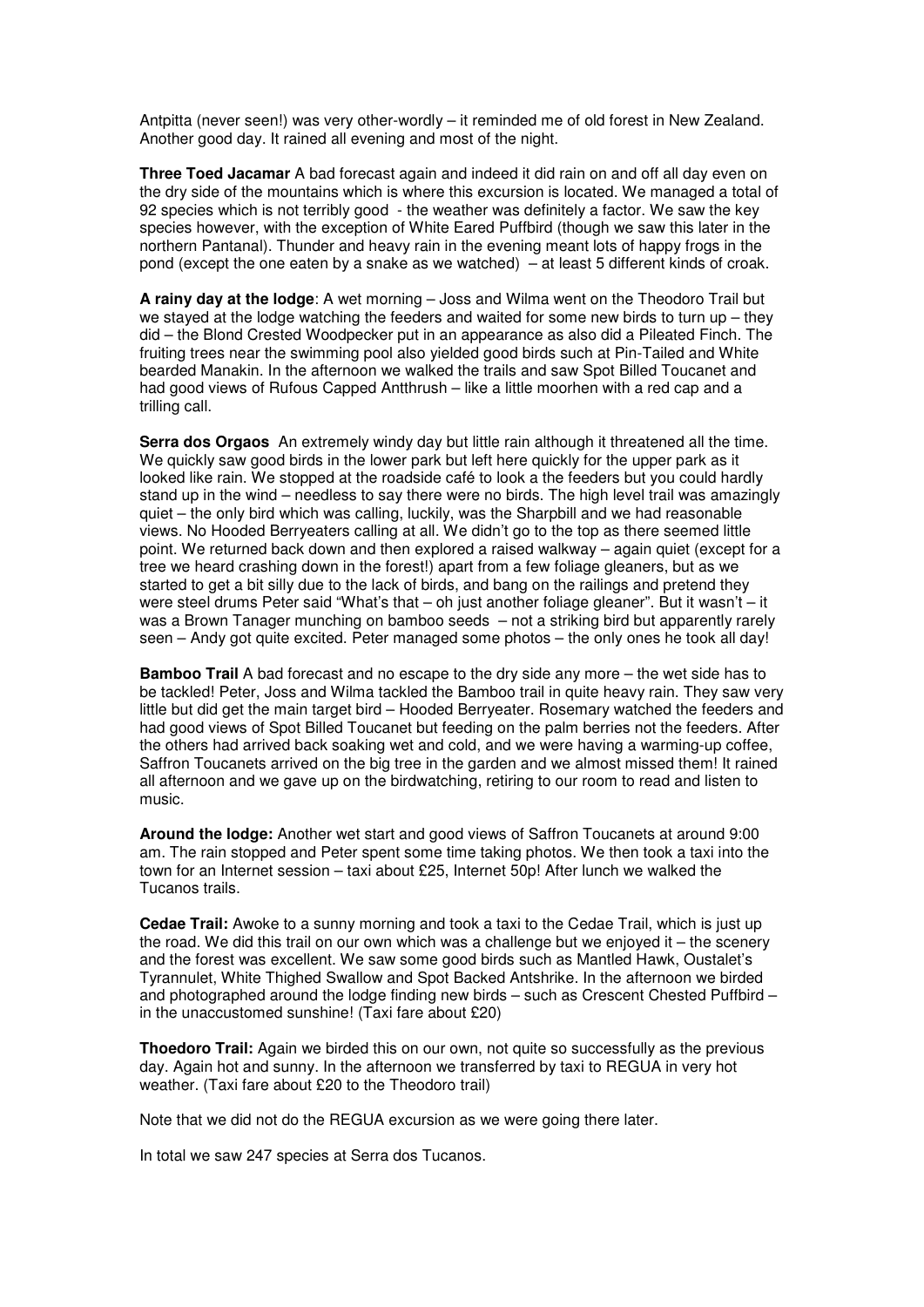#### **REGUA (Reserva Ecologica de Guapiacu)** http://www.regua.co.uk/

REGUA is essentially a private farm, part of which has been turned into an large private reserve, supported by organisations such as the World Land Trust. Much important forest has been purchased covering a wide range of elevations, and much replanting has also been carried out. There is also a wetland area, though this is currently not very large and is being expanded. This has attracted a few caimans and capybaras which were somehow still living nearby, but the number of birds species is not large. The lodge has good rooms and excellent food. There are excellent local guides, or you can do the trails on your own. (Though most of the trails, apart from the wetland trails, require you to be dropped off from a vehicle as they are some way from the lodge). There are also excursions to many of the same places as Tucanos offers but we did not go on any of these.

We were just a little disappointed with REGUA., though our views are possibly coloured by the poor weather we had. There were communication problems between Nicholas (who owns and runs REGUA), his guides, the kitchen staff and the guests – not surprising really as there is no phone and we felt Nicholas just takes on too much. (He runs both the farm, the reserve and the lodge) Some of the rooms had no information about the trails, mealtimes were unpredictable, our promised night walk never materialised, and guests were unsure what was actually happening from day to day. We felt that a "guest manager" was sorely needed. Two other points – the hummingbird feeders at the various "casas" around the reserve were all empty and untended, and the hide at the wetlands has a long steep ladder which I was unable to contemplate climbing, so my anticipated long spells in the hide did not happen. Despite this we would still strongly recommend visiting REGUA as these are only minor quibbles

We arrived on a very hot afternoon and the birding around the lodge was very quiet. Peter explored the wetlands – he sat on a bank for an hour or so and regretted it – he was attacked by chiggers all around his waist.

**Waterfall Trail:** We decided to do this on our own – we really prefer to bird without a guide whenever possible. We had a lift to the start of the trail and arranged to be picked up at 4:00 pm. It took us 4 hours to walk very slowly to the waterfall which is actually very spectacular. We saw plenty of familiar birds and found a new foliage gleaner and a couple of new antwrens. (The information in the lodge was very helpful for giving you ideas about what to expect/look for on each trail). Peter then walked on up another 1km up the Elfin Trail on a quest for Shrike-Like Cotinga – I had been using the MP3 player to teach him the call. And he saw it – he even managed to whistle it in! We walked slowly back with large monitor lizards occasionally crashing through the undergrowth. The weather was still hot so we went for swim at the lodge.

**4x4 Trail:** We left the lodge after breakfast to find the sky looking extremely menacing. We drove by 4x4 up to the top of a trail and then basically walked back down with our guide. It started well with cracking views of Eastern Striped Manakin – a fabulous little bird – and then after much perseverance we eventually got views of a Rufous Crowned Motmot. But then the rain started and the birding was very slow though Adilei managed to find a decent few of the species on our "wanted list"!. But we reached the bottom of the trail a full 3 hours before the vehicle was coming to pick us up! With no form of communication we just had to start walking back in the, by now, heavy rain, wading a stream in the process. Luckily after two hours the vehicle came to find us. As this was a trail which has been walked many times, how could the timing have been so wrong? It rained all evening and night and …..

**Around the wetlands**: …was still raining in the morning. It eased off mid-morning so we walked around the wetlands and easily found Masked Ducks just floating around – also various grebes, ducks and gallinules. It started to rain again and we tried some of the tracks around the back of the small hill by the wetlands – we got a bit lost despite my copied drawings of the maps (It would be useful if copies of the maps were available at the lodge to take around with you rather then being fixed inside the guest book). We got rather wet and did not see much. After lunch we decided to try another outing – this time in full waterproofs –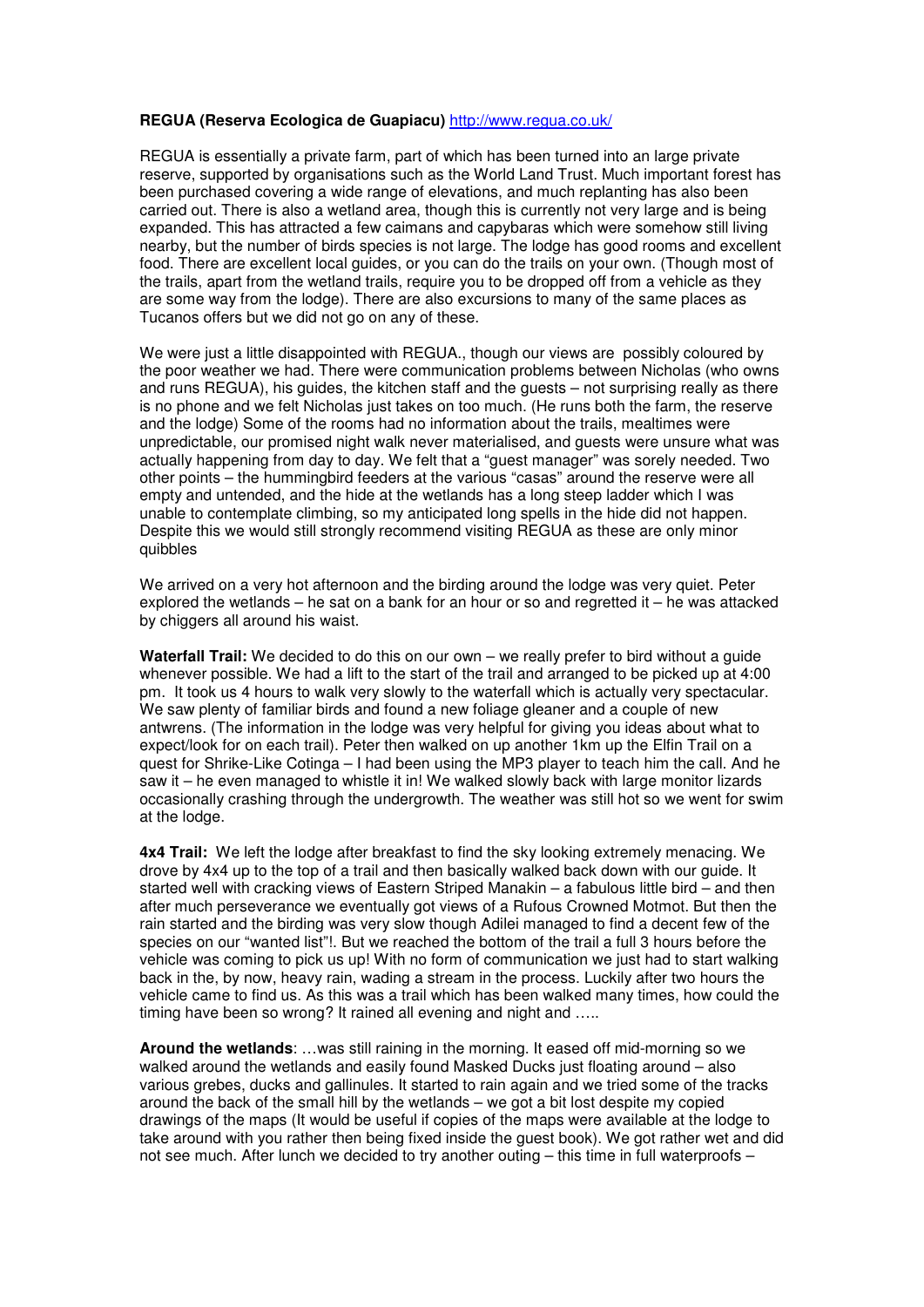and we managed to find an Ash Throated Crake and Capped Herons and watched the Cattle Egrets come in to roost.

**Wetlands with Adilei:** We awoke to low cloud but no rain and went back to the wetlands with Adilei to find some species which we knew we had missed. The rain held off and we saw good birds including Moustached Wren and a Common Potoo with a chick roosting under the breast feathers. After lunch we went back to the wetlands for photography but most of the waterbirds seemed to have disappeared. After dinner Nicholas gave us an interesting presentation on the history and development of REGUA.

**Trail the other side of Matumbo village:** After an early breakfast we set off for the Matumbo Trail to try and pick up some key species which we were still missing. The trail went past small farms and through forest with clearings and the weather was at last sunny. We quickly saw a Yellow Fronted Woodpecker (stunning) and then a manic displaying Frilled Coquette and later also a manic displaying Scale Throated Hermit and a miniscule Reddish Hermit. The area was very birdy indeed and we added many species to our REGUA list. After lunch it was very hot and we lazed around the lodge and took photos of the butterflies which came to the bananas on the feeders. Then we took a last walk down to the wetlands via the tree nursery where my attempt to call up Moustached Wren resulted in good views of a Long Billed Wren! Again the waterbirds seem to have disappeared – we had fallen in love with Capped Herons and we wanted some photos but they were just not there. Dinner was very late - Nick Athanas had arrived with two clients and they went looking for owls and Giant Snipe after dark – dinner had been delayed for them but nobody else knew this. (We had asked for night walk but it never materialised so we felt a bit sore about this – the only comfort was that they did not see the Giant Snipe!)

The next day we left before dawn for our flight from Rio via Brasilia to Cuiaba.

In total we saw 170 species at REGUA.

#### **Boute Expeditions** http://www.boute-expeditions.com**/ 7 day tour of the Pantanal and Chapada dos Guimaraes**

We knew very little about Boute Expeditions apart from the information on the website when we booked this tour so were a little apprehensive when we arrived in Cuiaba – but it turned out very well. There were three of us in the group – ourselves (who had been in Brazil for nearly 4 weeks) and Harold from the USA who had never set foot in Brazil before. However, he was a very nice chap and we had an excellent guide – Guiliano Bernardon – who coped well with our different levels of experience. Guiliano was very personable, spoke first class English and really knew his birds and where to find them.

Out itinerary was as follows:

**Trans-Pantaneira:** We were picked up early from our hotel in Cuiaba by Guiliano in his Renault Megane Scenic which proved very capable on dirt roads and tracks. We spent the morning driving along the Trans-Pantaneira with frequent stops for birds in very hot weather. Good views of Red Winged Tinamous, Chestnut Bellied Guans, Maguari Stork and at last, photographable Capped Herons. We arrived for a late lunch at

**Fazenda Santa Theresa (also known as the Pantanal Wildlife Centre)** This was an excellent lodge with terrific food and beautiful appliqué embroideries for sale, made by local women. We went out on a good boat trip in the afternoon, seeing many waterbirds including Sunbittern, and including a short walk where we saw more birds and an amazing Great Potoo trying to be a tree snag. A juvenile Great Horned Owl in the garden enlivened the evening and a night walk located a Spot Tailed Nightjar.

The next day we were out early and birded the riverside scrub and forest. The mozzies were bad but the birds were good. An obliging Red Billed Scythebill on the fencepost by the lodge gave great views. In the afternoon Peter climbed up the viewing tower to photograph the Jabiru nest – one of the well grown youngsters was exercising his wings and just lifting off in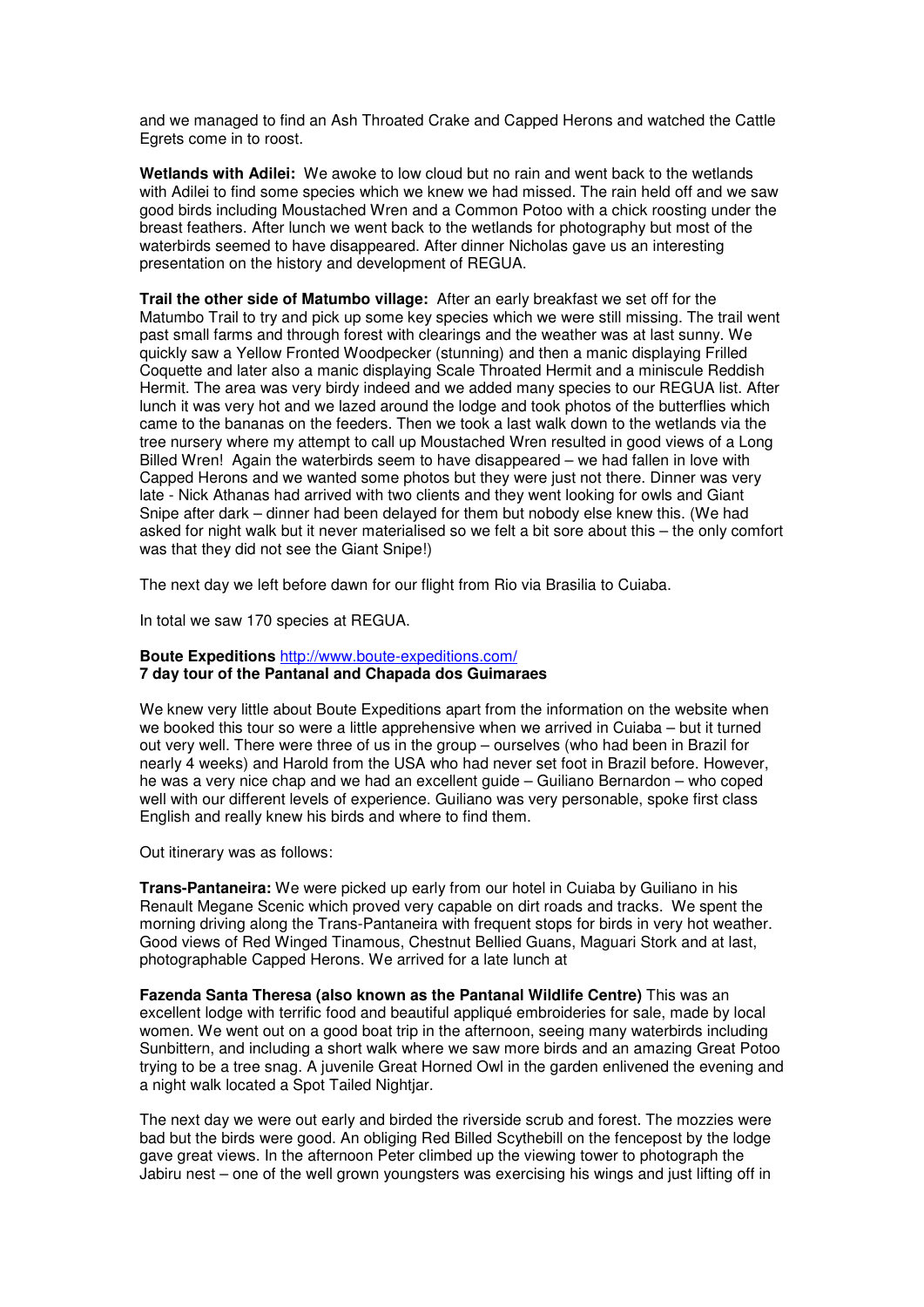the strong wind. Later we went on another boat ride – this time accompanied by a Great Black Hawk and a Black Collared Hawk who would both dive down and pick up fish scraps thrown by the boatman. We failed to find a Sungrebe and as it got dark we could hear a Zigzag Heron calling but we failed to tempt it any closer with the MP3 player. We did see Giant Otter though.

The next morning we went out before breakfast and birded the entrance road – plenty of good birds including Greater Thornbirds nest-building and Rusty Backed Antwren out in the open! A late breakfast then off back up the Trans-Pantaneira to

**Piuval Lodge** seeing big flocks of migrating Mississippi Kites on the way. A more commercial lodge but there were still plenty of birds including Hyacinth Macaws. We spent the afternoon walking a track through fairly open forest – for once the birds – such as Saffron Billed Sparrow - were easy to see.

The next morning was very overcast and it soon started to rain. We eventually called off the birding, had breakfast and drove out slowly looking for a few key species which we managed to find. Then a long drive back to Cuiaba and then north west to

**Serra dos Araras** where we immediately found new parrots in the fruiting trees of the lodge and had a truly excellent lunch. Out again in the afternoon - raining again - for the great Harpy Eagle hunt, hoping to find the juvenile bird who was regularly returning to the nest tree to roost. Suffice to say, it didn't, though we did find some night birds on the walk back and the evening insect chorus was phenomenal.

We were out very early the next morning to see if we could locate the Harpy Eagle. We went up to a viewing platform on the top of a rocky outcrop where we did not see the HE but did see plenty of other good birds. Then back to the lodge for a late breakfast before driving to

**Chapada dos Guimaraes**. This was a very scenic sandstone habitat with cerrado scrub, cliffs and waterfalls and a completely different set of birds. We stayed in a big tourist lodge with a stunning view which had good birds in the patches of forest in the grounds (e.g. Helmeted Manakin). We ate our meals in a buffet restaurant in town which gave a good insight into the excellent local cuisine. (Sagu Vinho – sago in wine – was a revelation.)

Over the next afternoon, full day and final morning we birded a number of locations in the area, often from quiet roads, so it was relatively easy – the hot dry weather here helped as well. At a waterfall viewing point Peter even managed to take a picture of a definitive Biscutate Swift! There were many new species to be seen - we saw no less then 3 new species of manakin, caught up with Southern Antpipit at last, and we also had stunning views of ornate Hawk Eagle at the nest. (Note that the "Birds of Eastern Brazil" does not cover all the birds here).

We then drove back to Cuiaba where the trip finished. This was altogether a very good package and was very reasonably priced. We saw 266 species.

### **Rio de Janeiro** Hotel Orla de Copacabana

We spent one day in Rio in order to go up Sugarloaf Mountain and to the Christ Statue at Corcovado, and to have a look at the famous beaches. The latter were disappointingly deserted in the cool overcast weather. (No dental floss bikinis to be seen!) We went on a coach tour on a pretty basic multi-lingual trip but it did achieve our objectives even if Christ was swathed in mist! We were able to watch Frigate Birds soaring below us from Sugarloaf Mountain. The rest of Rio is disappointing – there are few attractive old buildings unlike many South American cities.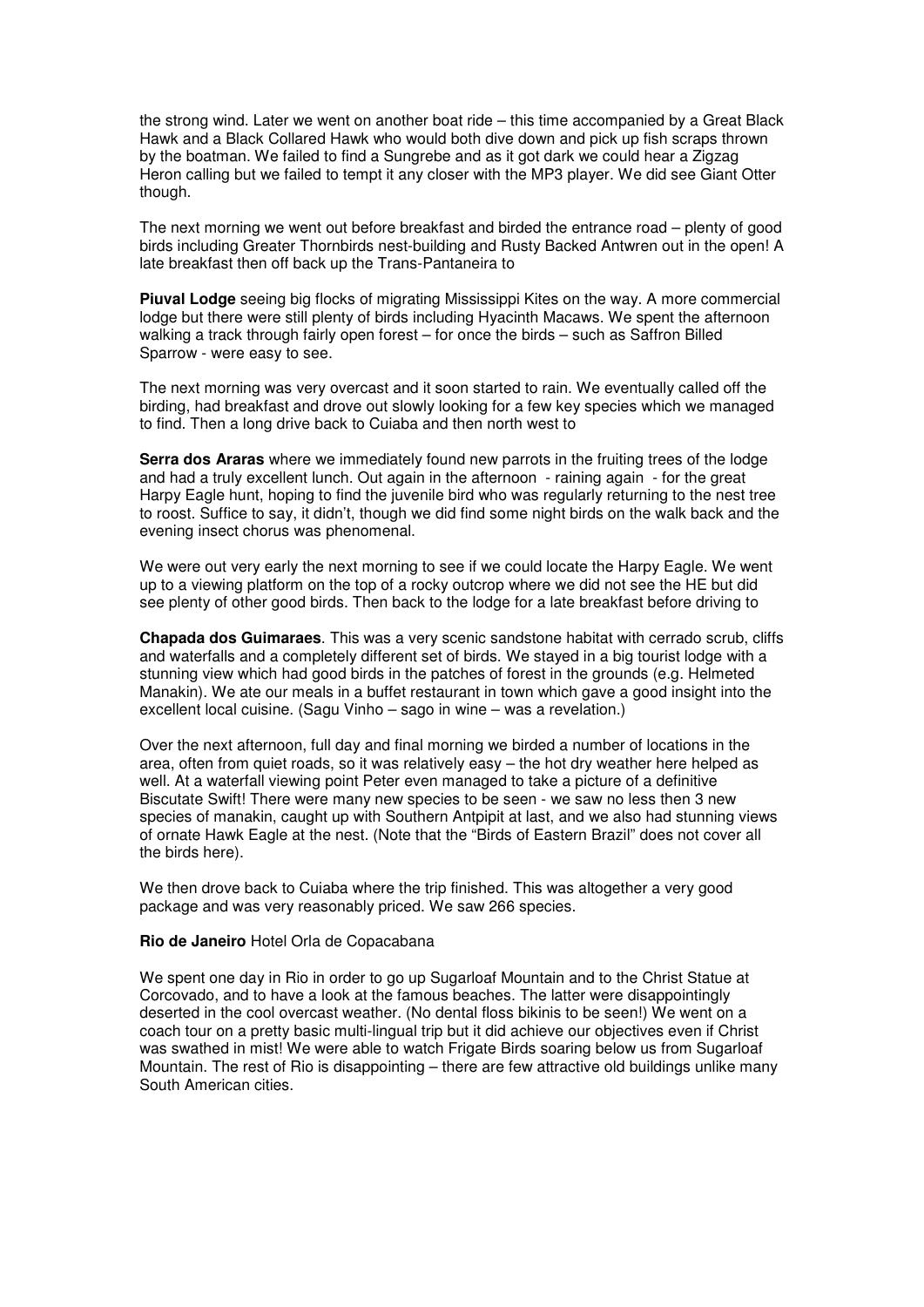#### **OTHER INFORMATION**

**International Flights** We flew BA direct from Heathrow to Sao Paulo. The fare was very competitive at the time of booking and the whole journey including check-in at Terminal 5 was very smooth and relaxing. Excellent food too.

**Internal flights** We flew with TAM who were efficient and on time. There are many other operators in Brazil but TAM has an English website which helps with planning. However we did not book directly over the web as the prices (even special deals) seemed a bit high – we rang Journey Latin America **http://www.journeylatinamerica.co.uk** to see if they could do any better and they could – much better. So we booked the internal flights (and also our Rio hotel and tour, and last-night hotel at Sao Paulo airport) through them. (Interestingly they could not get such a good price for the International Flights as we could)

**Airports** There are two airports in Rio and two in Sao Paulo. Internal flights go from all of them so you need to check carefully when organising transfers, pick ups etc. The small city airport in Rio (Santos Dumont) is very close to the centre with a very short runway surrounded by sea, but fantastic views when coming in to land!

**Airport check-in etc** We found out quite by chance that if you enquire where to check-in in English you are often whisked to the Priority counter where everything is done for you and there are no queues! The automatic check-in machines are to be avoided if possible – they are in Portuguese only and we could not work out how to check in two people together. Most TAM announcements are in both Portuguese and English. Note the gate numbers on the displays carefully – they often change.

**Language** We tried to learn some Portuguese before we left without much success, but it was well worth buying the CD just to hear Portuguese pronunciation which no book can truly prepare you for. We found it very helpful to have learnt some basics in this before the trip - r and rr are pronounced as a soft h, de and te are pronounced gee or chee, emphasis is on the second last syllable unless there is an accent - as follows:

| Rio de Janeiro        | is pronounced | Hio de Janeiro   |
|-----------------------|---------------|------------------|
| Campo Grande          |               | Campo Grangee    |
| Serra dos Tucanos     |               | Seha dos Tucanos |
| Cerrado               |               | Sehado           |
| Restaurante           |               | Hastorunche      |
| Real                  |               | Hayow            |
| Reis (plural of Real) |               | Hayice           |
|                       |               |                  |

(But note that if a Brazilian is talking to you in English they will use the English pronunciation of the currency e.g. Rayahl)

With a background of school French and Latin we found we could understand most signs. Be aware that hardly any older people speak any English – even taxi drivers. One hotel reception had a useful translation system on their PC.

**First names** Very curious this one – Brazilians often use first names to identify people – e.g. we were Mr Peter and Mrs Rosemary. So if the hotel reception or a tour guide can't find your booking check under you first name rather than your surname.

**Food** The food was much more interesting and varied than we were expecting. A typical meal would be the ubiquitous rice and beans (the latter cooked with onion and garlic and very tasty) plus a meat dish, perhaps a vegetable dish, always some salad and usually a very gooey sweet (often based heavily on condensed milk or its caramelised version Doce de Leite) But this was often the minimum and there were frequently two meat dishes. On the last